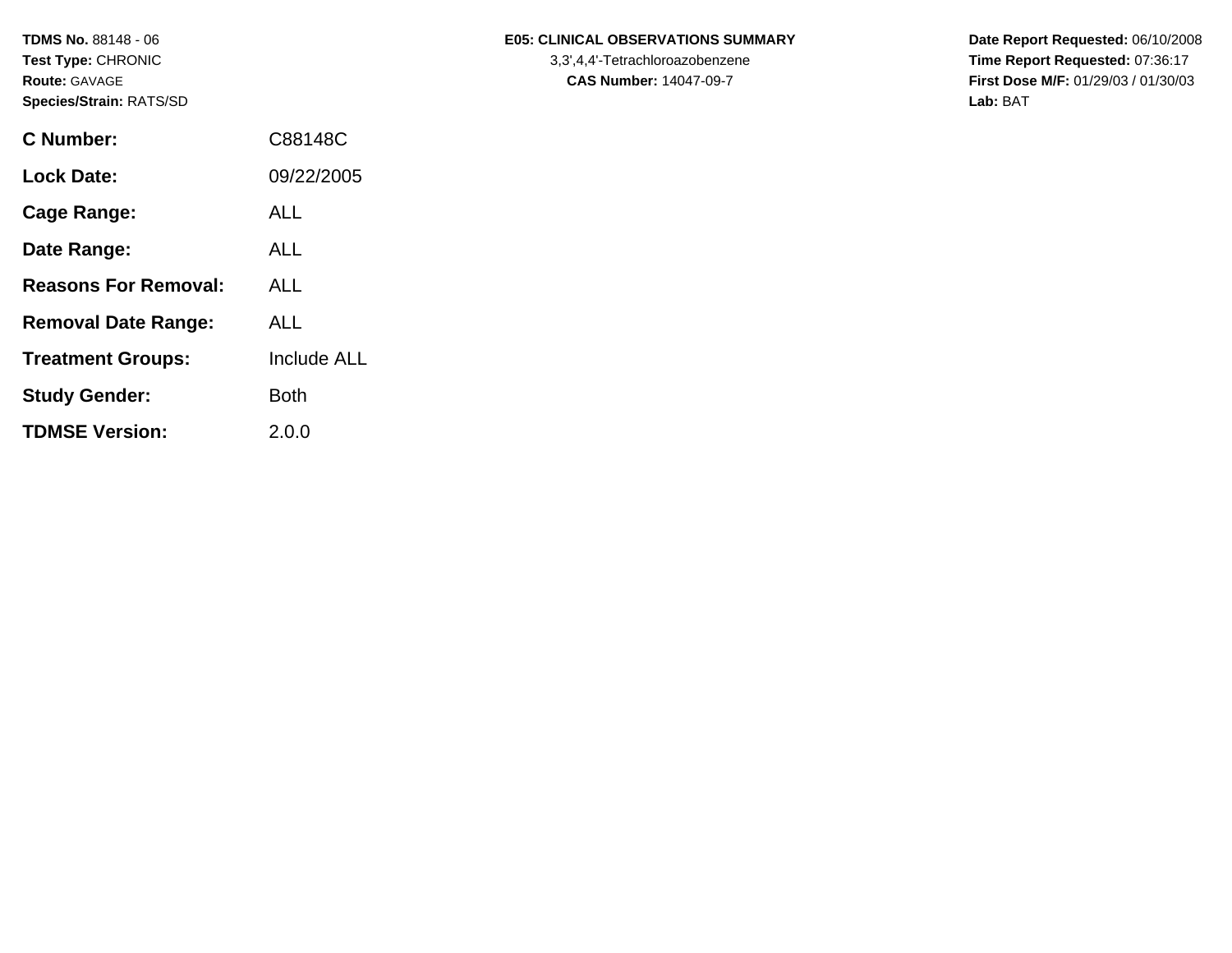**TDMS No.** 88148 - 06 **E05: CLINICAL OBSERVATIONS SUMMARY** Date Report Requested: 06/10/2008 **Test Type:** CHRONIC 3,3',4,4'-Tetrachloroazobenzene **Time Report Requested:** 07:36:17 **Route:** GAVAGE **CAS Number:** 14047-09-7 **First Dose M/F:** 01/29/03 / 01/30/03 **Species/Strain:** RATS/SD **Lab:** BAT

# **SEX:** MALE **WEEK:** 104

|                              | 0 MG/KG         |                 | <b>10 MG/KG</b> |                 | 30 MG/KG       |                 | <b>100 MG/KG</b> |                 |
|------------------------------|-----------------|-----------------|-----------------|-----------------|----------------|-----------------|------------------|-----------------|
| <b>OBSERVATION</b>           | <b>CURRENT*</b> | TOTAL+          | <b>CURRENT</b>  | <b>TOTAL</b>    | <b>CURRENT</b> | <b>TOTAL</b>    | <b>CURRENT</b>   | <b>TOTAL</b>    |
| <b>Abnormal Breathing</b>    | 0/0             | 0/50            | 0/0             | 0/50            | 0/0            | 1/50<br>DAY 281 | 0/0              | 2/50<br>DAY 281 |
| <b>Ataxia</b>                | 0/0             | 0/50            | 0/0             | 0/50            | 0/0            | 0/50            | 0/0              | 1/50<br>DAY 589 |
| <b>Eye Abnormality</b>       | 0/0             | 1/50<br>DAY 645 | 0/0             | 1/50<br>DAY 701 | 0/0            | 0/50            | 0/0              | 1/50<br>DAY 673 |
| <b>Head Tilt</b>             | 0/0             | 0/50            | 0/0             | 0/50            | 0/0            | 1/50<br>DAY 589 | 0/0              | 0/50            |
| Lethargic                    | 0/0             | 0/50            | 0/0             | 0/50            | 0/0            | 1/50<br>DAY 281 | 0/0              | 2/50<br>DAY 281 |
| <b>Mass</b><br>Head          | 0/0             | 3/50<br>DAY 309 | 0/0             | 0/50            | 0/0            | 0/50            | 0/0              | 0/50            |
| <b>Mass</b><br>Torso/Lateral | 0/0             | 4/50<br>DAY 617 | 0/0             | 0/50            | 0/0            | 1/50<br>DAY 477 | 0/0              | 1/50<br>DAY 589 |
| <b>Mass</b><br>Torso/Dorsal  | 0/0             | 1/50<br>DAY 617 | 0/0             | 1/50<br>DAY 617 | 0/0            | 0/50            | 0/0              | 0/50            |

\* ANIMALS WITH OBSERVATION IN CURRENT PERIOD / TOTAL ANIMALS OBSERVED IN CURRENT PERIOD (WITHIN 30 DAYS OF RUN DATE)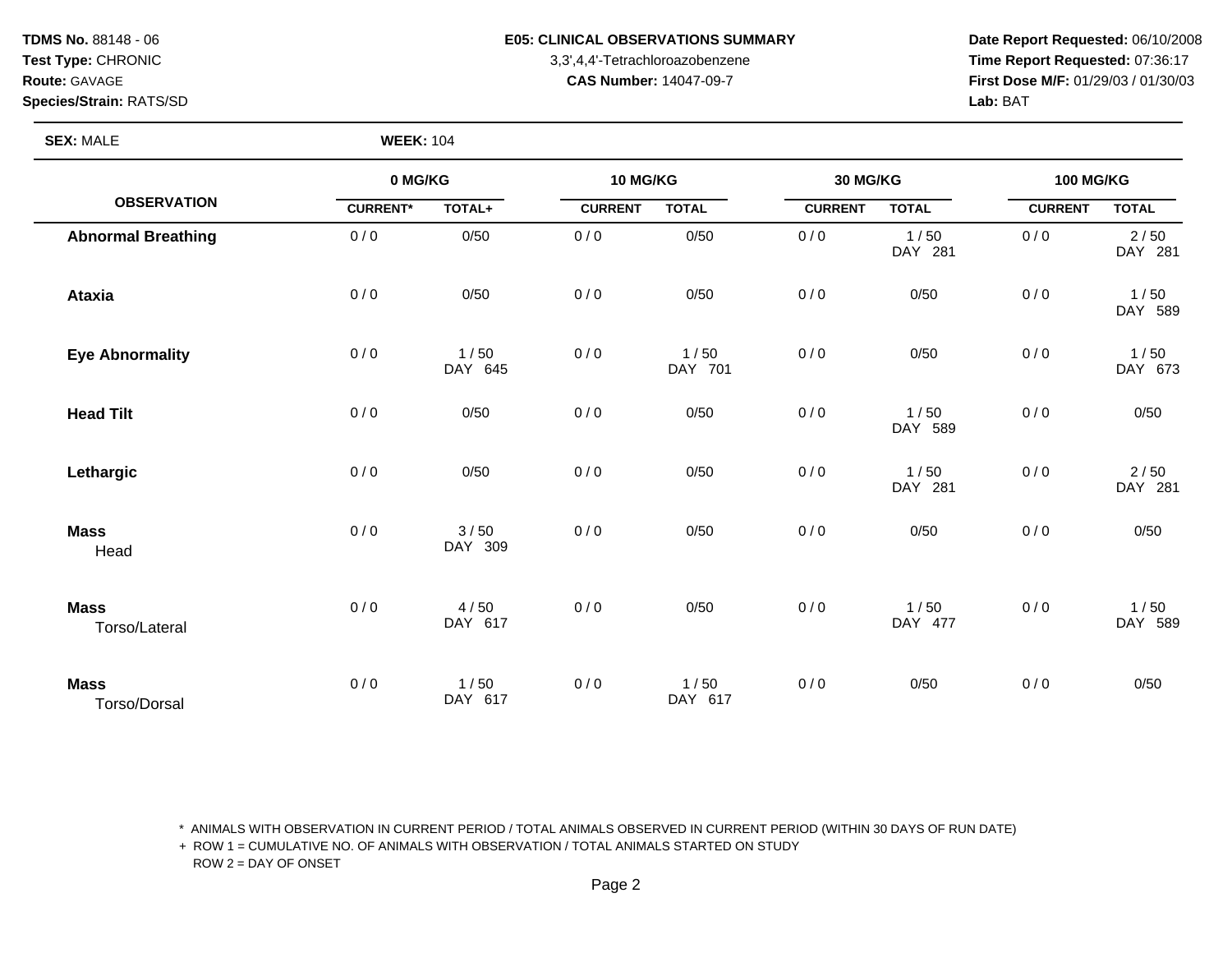**TDMS No.** 88148 - 06 **E05: CLINICAL OBSERVATIONS SUMMARY** Date Report Requested: 06/10/2008 **Test Type:** CHRONIC 3,3',4,4'-Tetrachloroazobenzene **Time Report Requested:** 07:36:17 **Route:** GAVAGE **CAS Number:** 14047-09-7 **First Dose M/F:** 01/29/03 / 01/30/03

## **SEX:** MALE **WEEK:** 104

|                                       | 0 MG/KG         |                   | 10 MG/KG       |                 | 30 MG/KG       |                 | <b>100 MG/KG</b> |                 |
|---------------------------------------|-----------------|-------------------|----------------|-----------------|----------------|-----------------|------------------|-----------------|
| <b>OBSERVATION</b>                    | <b>CURRENT*</b> | TOTAL+            | <b>CURRENT</b> | <b>TOTAL</b>    | <b>CURRENT</b> | <b>TOTAL</b>    | <b>CURRENT</b>   | <b>TOTAL</b>    |
| <b>Mass</b><br>Torso/Ventral          | 0/0             | 8/50<br>DAY 253   | 0/0            | 1/50<br>DAY 561 | 0/0            | 2/50<br>DAY 253 | 0/0              | 2/50<br>DAY 449 |
| <b>Nasal/Eye Discharge</b>            | 0/0             | 16/50<br>DAY 253  | 0/0            | 7/50<br>DAY 561 | 0/0            | 6/50<br>DAY 505 | 0/0              | 3/50<br>DAY 589 |
| <b>Ruffled Fur</b>                    | 0/0             | 1/50<br>DAY 701   | 0/0            | 0/50            | 0/0            | 0/50            | 0/0              | 0/50            |
| <b>Thin</b>                           | 0/0             | 1/50<br>DAY 645   | 0/0            | 1/50<br>DAY 477 | 0/0            | 5/50<br>DAY 505 | 0/0              | 9/50<br>DAY 197 |
| <b>Ulcer/Abscess</b><br>Torso/Ventral | 0/0             | 3/50<br>DAY 197   | 0/0            | 0/50            | 0/0            | 0/50            | 0/0              | 1/50<br>DAY 477 |
| <b>Ulcer/Abscess</b><br>Torso/Dorsal  | 0/0             | 3/50<br>DAY 505   | 0/0            | 1/50<br>DAY 617 | 0/0            | 0/50            | 0/0              | 0/50            |
| <b>Ulcer/Abscess</b><br>Head          | 0/0             | 1/50<br>DAY 673   | 0/0            | 0/50            | 0/0            | 0/50            | 0/0              | 0/50            |
| <b>Ulcer/Abscess</b><br>Torso/Lateral | 0/0             | $2/50$<br>DAY 561 | 0/0            | 0/50            | 0/0            | 0/50            | 0/0              | 0/50            |

\* ANIMALS WITH OBSERVATION IN CURRENT PERIOD / TOTAL ANIMALS OBSERVED IN CURRENT PERIOD (WITHIN 30 DAYS OF RUN DATE)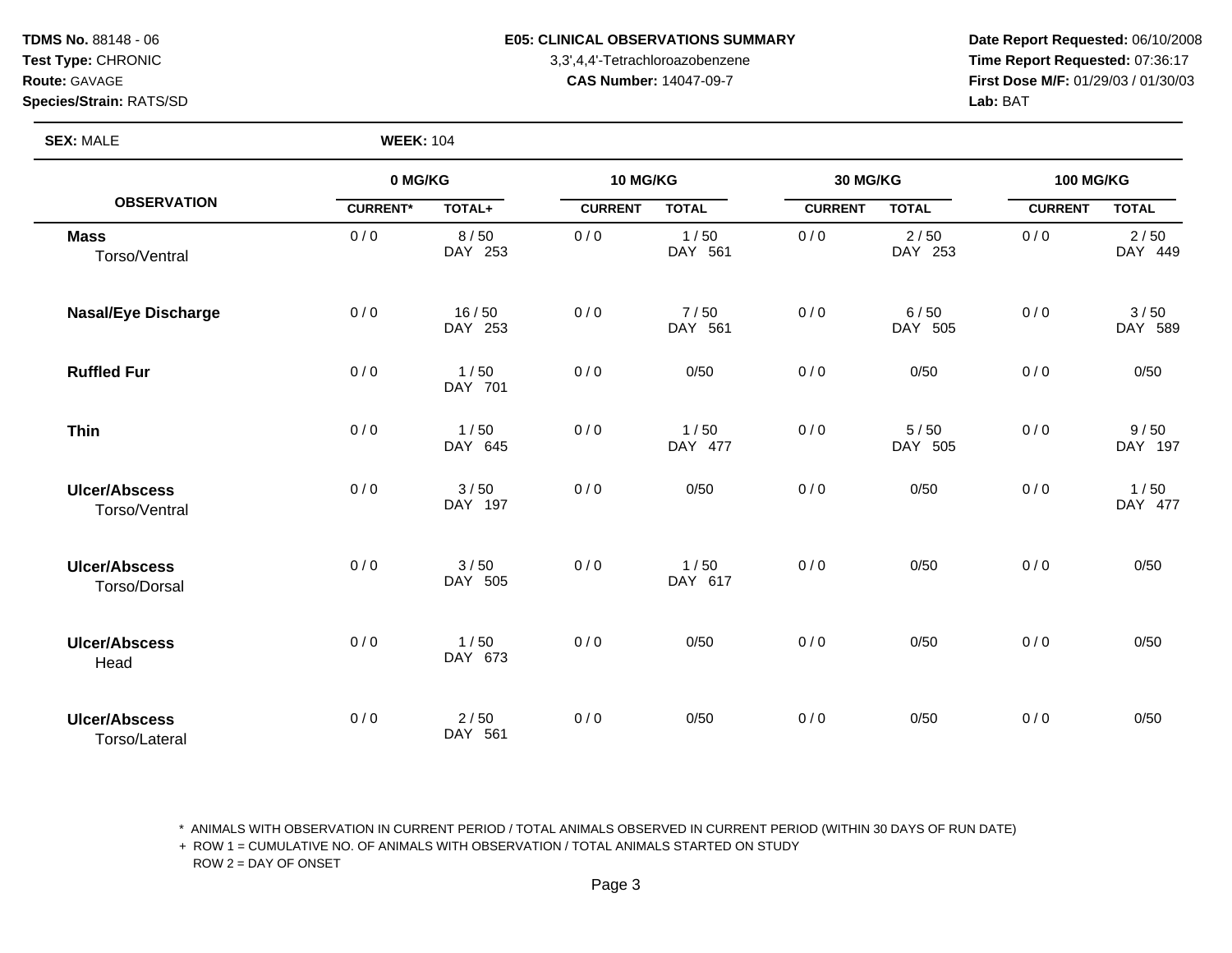| <b>Test Type: CHRONIC</b><br><b>Route: GAVAGE</b><br><b>Species/Strain: RATS/SD</b> | 3,3',4,4'-Tetrachloroazobenzene<br><b>CAS Number: 14047-09-7</b> | Time Report Requested: 07:36:17<br><b>First Dose M/F: 01/29/03 / 01/30/03</b><br>Lab: BAT |
|-------------------------------------------------------------------------------------|------------------------------------------------------------------|-------------------------------------------------------------------------------------------|
| <b>SEX: MALE</b>                                                                    | <b>WEEK: 104</b>                                                 |                                                                                           |

\*\*\* END OF MALE DATA \*\*\*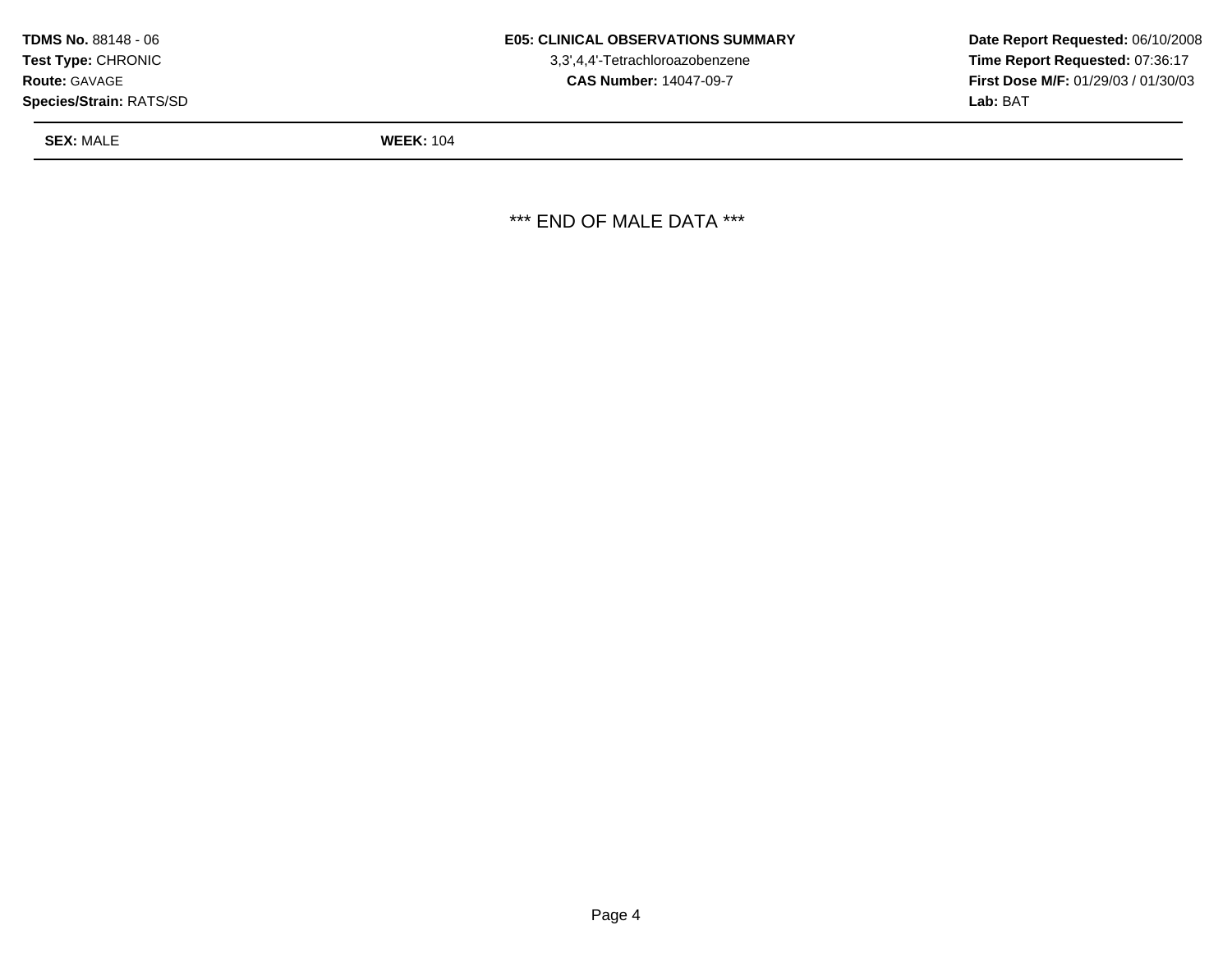**SEX:** FEMALE **WEEK:** 104

### **TDMS No.** 88148 - 06 **E05: CLINICAL OBSERVATIONS SUMMARY Date Report Requested:** 06/10/2008

**Test Type:** CHRONIC 3,3',4,4'-Tetrachloroazobenzene **Time Report Requested:** 07:36:17 **Route:** GAVAGE **CAS Number:** 14047-09-7 **First Dose M/F:** 01/29/03 / 01/30/03

**OBSERVATION 0 MG/KG CURRENT\* TOTAL+ 10 MG/KG CURRENT TOTAL 30 MG/KG CURRENT TOTAL 100 MG/KG CURRENT TOTAL Abnormal Breathing** 0/0 0/50 0/0 1/50 DAY 589 0 / 0 0/50 0 / 0 0/50 **Mass** Head  $0 / 0$  1/50 DAY 645 0 / 0 / 0 0 / 0 0 / 0 0 / 0 0 / 0 0 / 0 0 / 0  $\sqrt{50}$  0 / 0  $\sqrt{2}$  / 50  $\sqrt{50}$  0  $\sqrt{50}$  0  $\sqrt{2}$  1  $\sqrt{50}$  0  $\sqrt{2}$  1  $\sqrt{50}$  0  $\sqrt{2}$  1  $\sqrt{50}$  0  $\sqrt{50}$  0  $\sqrt{50}$  0  $\sqrt{50}$  1  $\sqrt{50}$  0  $\sqrt{50}$  1  $\sqrt{50}$ DAY 393 **Mass** Torso/Lateral  $0 / 0$  19/50 DAY 197  $0 / 0$  18/50 DAY 337  $0/0$  16/50 DAY 169  $0 / 0$  13/50 DAY 337 **Mass** Torso/Ventral  $0 / 0$  20/50 DAY 421  $0 / 0$  17/50 DAY 225  $0 / 0$   $3 / 50$ DAY 253  $0 / 0$  12/50 DAY 421 **Nasal/Eye Discharge** 0/0 2/50 DAY 617  $0 / 0$  1/50 DAY 645  $0/0$  2/50 DAY 421  $0 / 0$  0/50 **Ruffled Fur** 0 / 0 0/50 0 / 0 0/50 0 / 0 1 / 50 DAY 701  $0 / 0$  1/50 DAY 673 **Thin** 0/0 1/50 DAY 365  $0/0$  2/50 DAY 281  $0 / 0$  5/50 DAY 701  $0 / 0$  6/50 DAY 365 **Ulcer/Abscess** Torso/Ventral 0 / 0 0/50 0 / 0 0/50 0 / 0 1 / 50 DAY 645  $0 / 0$  0/50

\* ANIMALS WITH OBSERVATION IN CURRENT PERIOD / TOTAL ANIMALS OBSERVED IN CURRENT PERIOD (WITHIN 30 DAYS OF RUN DATE)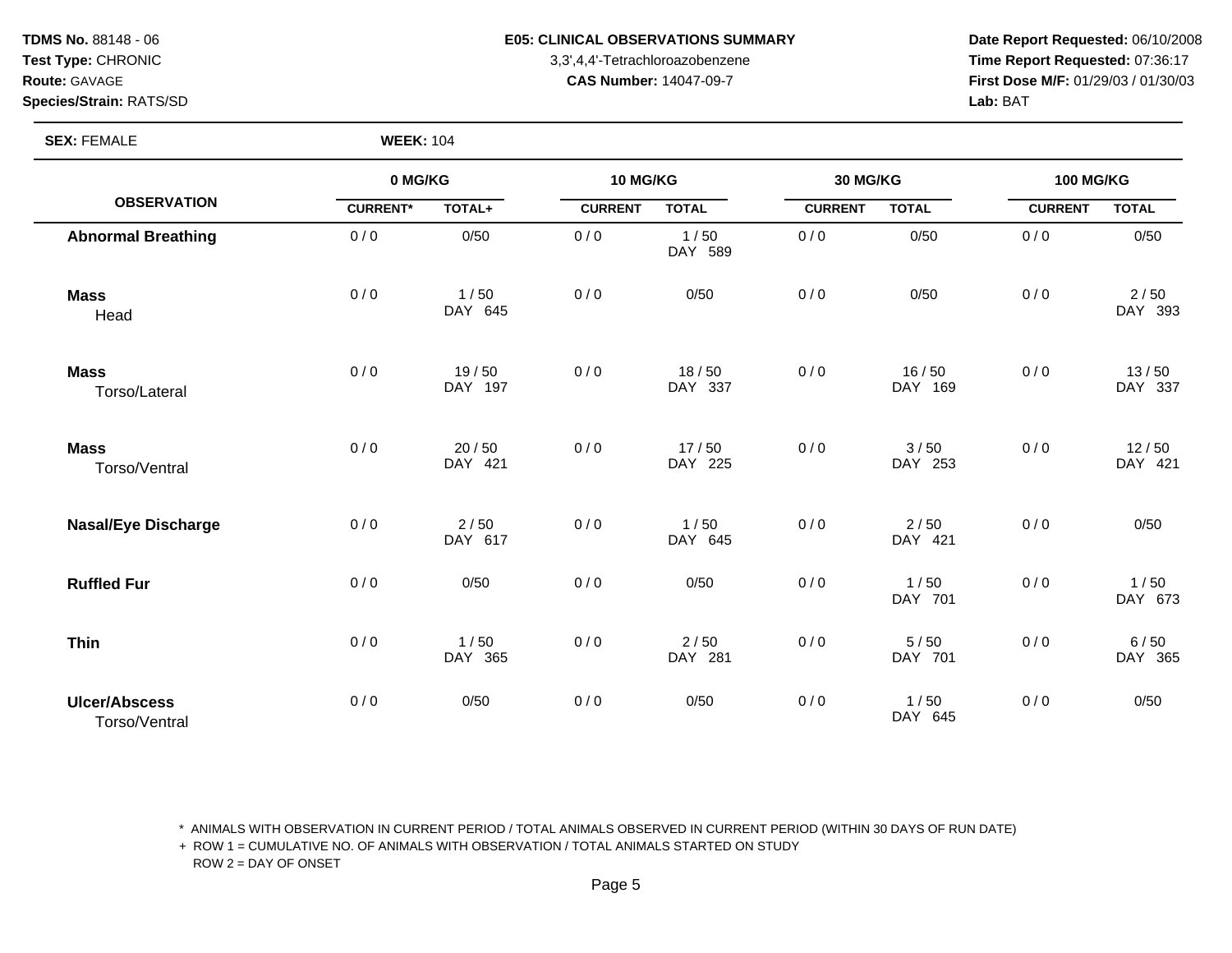# **TDMS No.** 88148 - 06 **E05: CLINICAL OBSERVATIONS SUMMARY Date Report Requested:** 06/10/2008

**Test Type:** CHRONIC 3,3',4,4'-Tetrachloroazobenzene **Time Report Requested:** 07:36:17 **Route:** GAVAGE **CAS Number:** 14047-09-7 **First Dose M/F:** 01/29/03 / 01/30/03

**SEX:** FEMALE **WEEK:** 104

|                               | 0 MG/KG         |        | 10 MG/KG       |              | 30 MG/KG       |                    | <b>100 MG/KG</b> |              |
|-------------------------------|-----------------|--------|----------------|--------------|----------------|--------------------|------------------|--------------|
| <b>OBSERVATION</b>            | <b>CURRENT*</b> | TOTAL+ | <b>CURRENT</b> | <b>TOTAL</b> | <b>CURRENT</b> | <b>TOTAL</b>       | <b>CURRENT</b>   | <b>TOTAL</b> |
| Ulcer/Abscess<br>Torso/Dorsal | 0/0             | 0/50   | 0/0            | 0/50         | 0/0            | 1/50<br>DAY<br>645 | 0/0              | 0/50         |
| Ulcer/Abscess<br>Head         | 0/0             | 0/50   | 0/0            | 0/50         | 0/0            | 2/50<br>DAY<br>393 | 0/0              | 0/50         |

\* ANIMALS WITH OBSERVATION IN CURRENT PERIOD / TOTAL ANIMALS OBSERVED IN CURRENT PERIOD (WITHIN 30 DAYS OF RUN DATE)